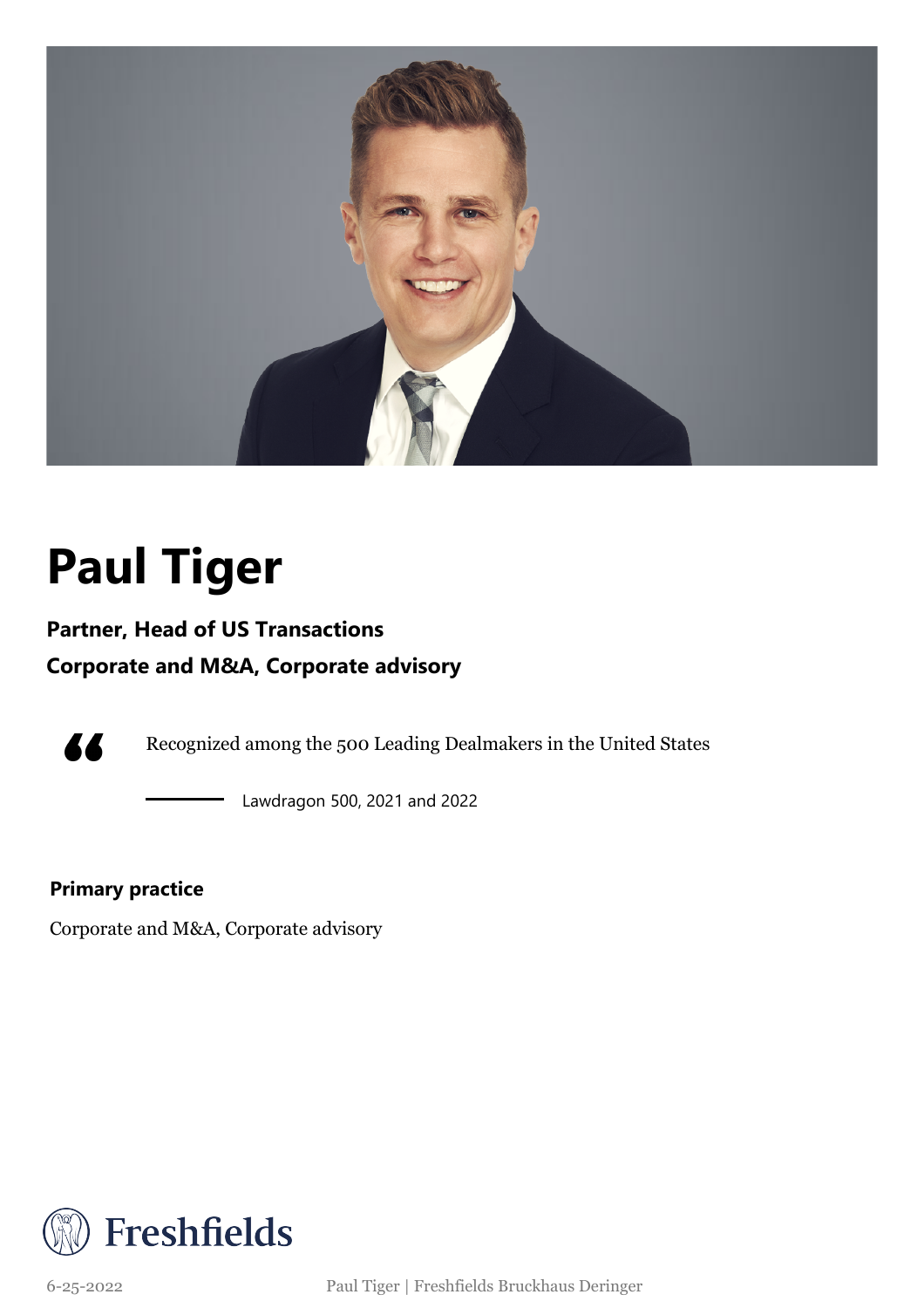# **About Paul Tiger**

### **Paul advises on complex public and private M&A transactions and private equity investments.**

Paul also has deep experience with de-SPAC transactions and PIPE financings.

Both in connection with and separate from these transactions, he counsels companies and their boards on stockholder activism, corporate governance, and fiduciary duty considerations. Paul has been recognized among the 500 leading dealmakers in the United States by *Lawdragon 500,* as a rising star for M&A by *Law360,* and among leading lawyers for M&A and activism by *Legal 500* and M&A by *IFLR1000.*

### **Recent work**

#### **Select public company M&A and related experience:**

- Google on the pending \$5.4 billion acquisition of publicly-traded Mandiant Inc., as well as related transactions with Blackstone and other private equity sponsor holders of convertible preferred stock of Mandiant.
- Li-Cycle on numerous transactions, including:
	- o its announced entry into a strategic partnership with, and issuance of a \$200 million convertible note to, Glencore.
	- o its \$1.6 billion business combination with SPAC Peridot Acquisition Corp., including a \$315 million PIPE.
	- o its \$100 million convertible notes issuance to Koch.
	- o a \$50 million PIPE investment by LG.
- Stagwell Media on its combination with MDC Partners, pursuant to which Stagwell acquired a 69% interest in MDC through an "Up-C" transaction structure.
- Special Committee of Independent Directors of Emerald Holding on a \$400 million convertible preferred stock PIPE led by Onex Corporation.
- National Amusements (the Redstone family holding company) on its investments in CBS and Viacom, including the \$30.5 billion merger to create ViacomCBS.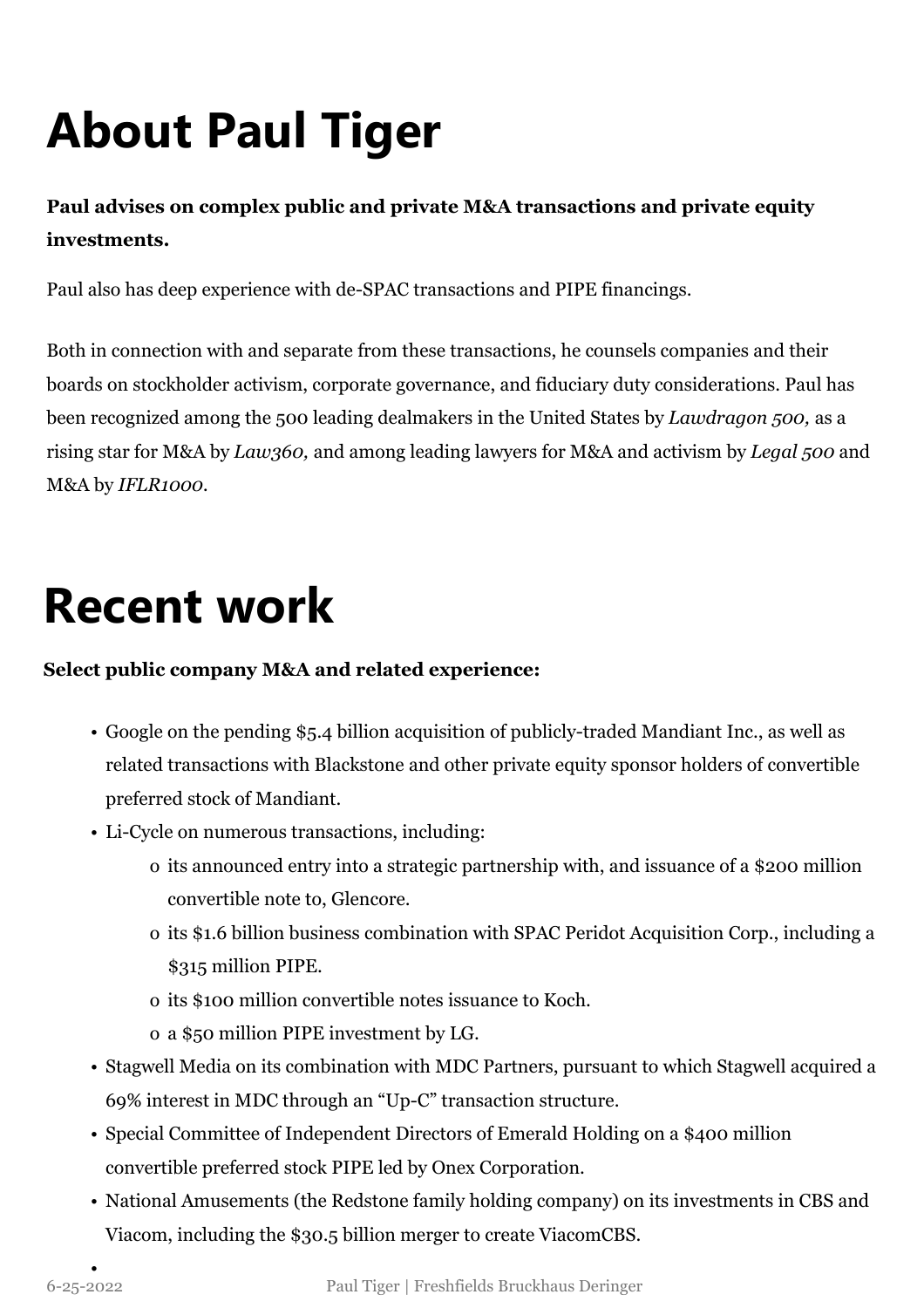Dun & Bradstreet on its \$6.9 billion "take-private" acquisition by a consortium led by CC Capital, Cannae Holdings, Bilcar, Black Knight and Thomas H. Lee Partners.

- Kindred Healthcare on its \$4.1 billion "take-private" acquisition by a consortium led by TPG Capital, Welsh Carson Anderson & Stowe, and Humana.
- Tiffany & Co. on its entry into settlement agreements with JANA Partners and Francesco Trapani.
- Cushman & Wakefield on Vanke's subscription for 4.9% of the outstanding shares in Cushman, and on its \$831 million IPO.
- Family Dollar Stores on its \$9.3 billion acquisition by Dollar Tree for cash and stock and rejection of a hostile tender offer by Dollar General.
- Scientific Games on its \$1.5 billion acquisition of NYSE-listed WMS Industries.
- Alpha Natural Resources on its \$8.5 billion acquisition of Massey Energy Company.
- BlueMountain Capital on its proxy contest at PG&E.
- TPG Specialty Lending (a TPG affiliate) on its proxy contests at TICC Capital.
- Manitou BF S.A. on its successful tender offer and follow-on second-step merger to acquire Gehl Company.
- Cascade Investment, LLC (the personal investment vehicle of Bill Gates) on various matters, including its buyout (together with Kingdom Hotels International and Isadore Sharp) of Four Seasons Hotels.

#### **Select strategic transactions:**

- London Stock Exchange Group on its acquisition of MayStreet.
- Holcim on its \$1.35 billion acquisition of Herbert Malarkey Roofing Company.
- Stanley Black & Decker on numerous transactions, including:
	- o its acquisition of MSUITE Corporation.
	- o the announced \$3.2 billion sale of its global electronic security solutions and healthcare solutions businesses to Securitas.
	- o its acquisition of Advanced Turf Technology.
	- o the divestiture of its PAC/GDX security business to Comelit.
	- o as a stockholder of Evolv Technology on Evolv's \$1.25 billion business combination with SPAC NewHold Investment Corp.
	- o the divestiture of portions of its electronic security business to Securitas AB.
	- o its \$690 million purchase of the IES Attachments business.
	- o its acquisition of 3xLogic.
	- o the \$725 million divestiture of its mechanical security businesses to dormakaba.
	- o the \$1.4 billion divestiture of its hardware and home improvement business to Spectrum Brands.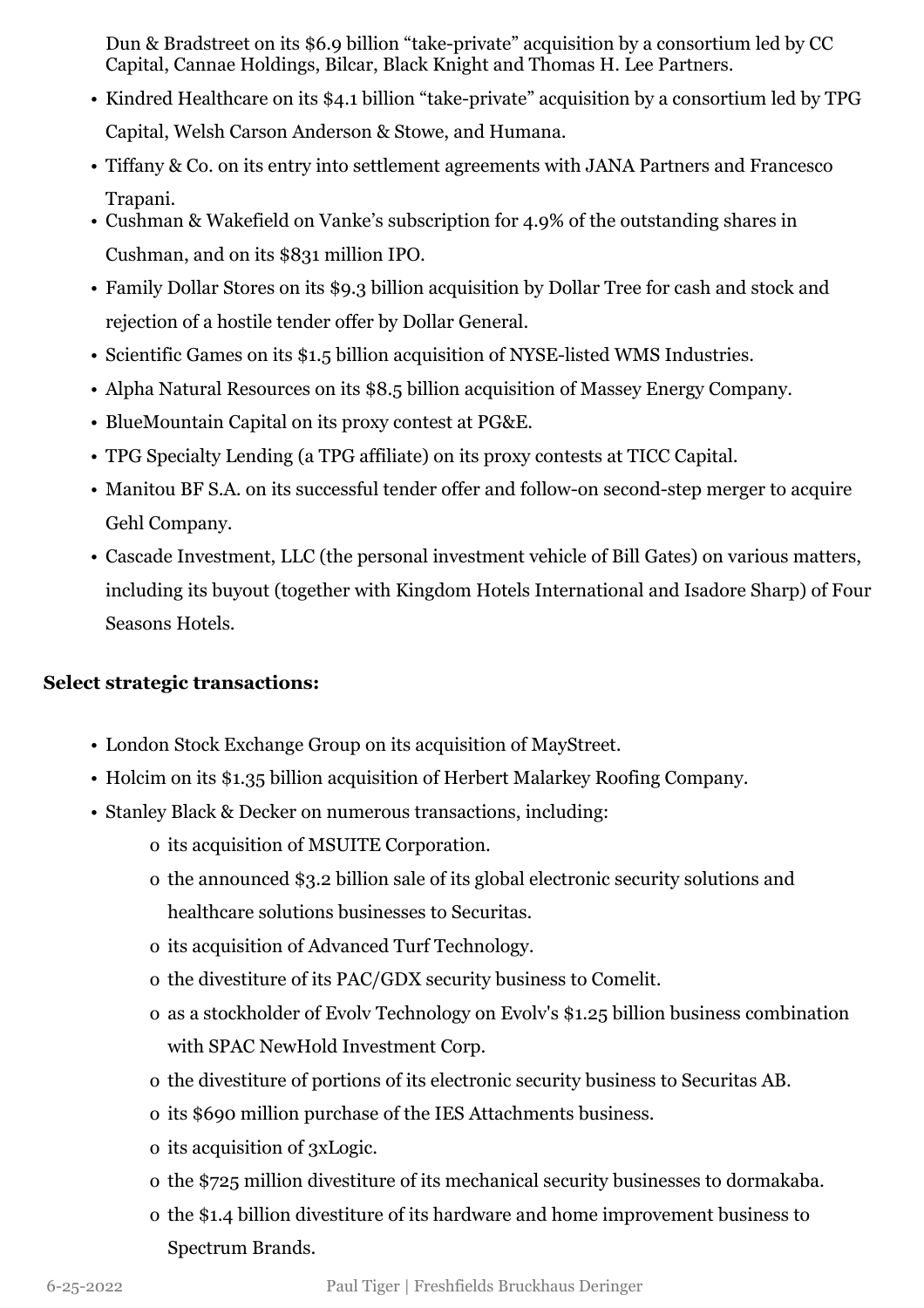- $\overline{0}$  its purchase of CRC-Evans International.
- Volkswagen on numerous transactions, including:
	- o its investment in, and strategic partnership and related licensing arrangements with, 24M Technologies.
	- o as significant minority shareholder, together with the other shareholders, of Austrian e-mobility provider, has.to.be gmbh, on its \$295 million sale to NYSE-listed ChargePoint in exchange for cash and US public company stock.
	- o as the largest stockholder of QuantumScape Corporation on QuantumScape's \$3.3 billion business combination with SPAC Kensington Capital Acquisition Corp.
	- o its \$200 million Series F investment in QuantumScape and related joint venture arrangements.
- Sandvik on numerous transactions, including:
	- o its acquisition of GWS Tool Group.
	- o its acquisition of DWFritz Automation.
- ICL on its acquisition of Compass Minerals' South American plant nutrition business.
- Belden on the sale of its industrial cable business in Brazil to Yangtze Optical FC.
- Royal Caribbean on the all-cash carve-out of its Azamara cruise line to Sycamore Partners, including its three-ship fleet and associated IP.
- OCI N.V. on its announced \$8 billion combination with CF Industries and in a \$630 million equity investment by Consolidated Energy Limited in its greenfield methanol project in Beaumont, Texas in exchange for a 50% stake.
- Google on its \$2.9 billion divestiture of Motorola Mobility's handset business to Lenovo.
- International Seaways on its \$434 million acquisition of six "VLCC" vessels from Euronav NV in connection with Euronav's acquisition of Gener8 Maritime, Inc.
- Roquette Frères S.A. on its acquisition of the Sethness Products Company.

#### **Select private equity deals:**

- A consortium led by TPG, PAG Asia Capital, and the Ontario Teachers' Pension Plan on its acquisition of Cushman & Wakefield and in the consortium's prior acquisitions of Cassidy Turley and DTZ.
- TPG on various matters, including its purchase and subsequent \$2 billion sale of Envision Pharmaceutical Services to Rite Aid Corporation and its investment in Creative Artists Agency.
- TPG Sixth Street Partners (n/k/a Sixth Street Partners) on various private transactions.
- The Raine Group on its investment in Vice Group Holding, the parent company of Vice Media.

#### **Other select experience:**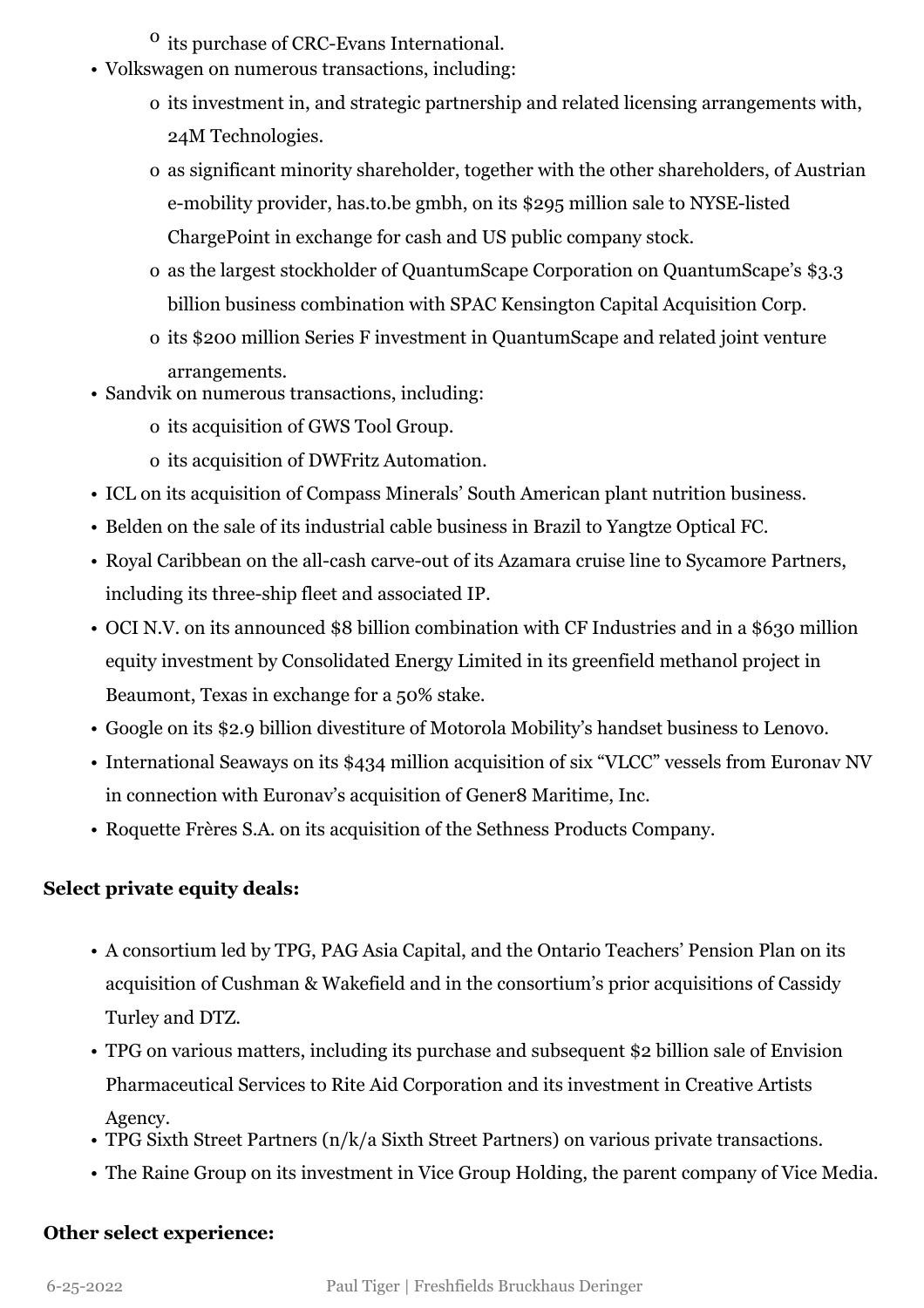- Barclays Capital on its acquisition of Lehman Brothers' North American investment banking and capital markets businesses, as well as its Manhattan headquarters and certain other real estate.
- Nationstar Mortgage on its acquisition of the mortgage origination business of Greenlight Financial Services.
- Codelco on its purchase of a 29.5% stake in Anglo American Sur and subsequent refinancing of a \$1.87 billion acquisition loan.
- JPMorgan Chase on its acquisitions of RBS Sempra Commodities' North American power and gas commodities operations and global oil, metals, agricultural, plastics and European energy commodities operations.
- U.S. Bancorp on the contribution of the long-only asset management business of FAF Advisors to Nuveen Investment.
- ING on the sale of its U.S. broker-dealer business to Lightyear Capital.
- Citigroup on its sale of Phibro to Occidental Petroleum.
- Goldman Sachs & Co. on its role as financial advisor on various public and private transactions.

## **Qualifications**

#### **Education**

#### Stanford Law School

• *J.D. with distinction; Order of the Coif 2004*

#### University of Oregon

• *B.A. summa cum laude 1999*

#### **Bar admissions**

- New York
- Oregon